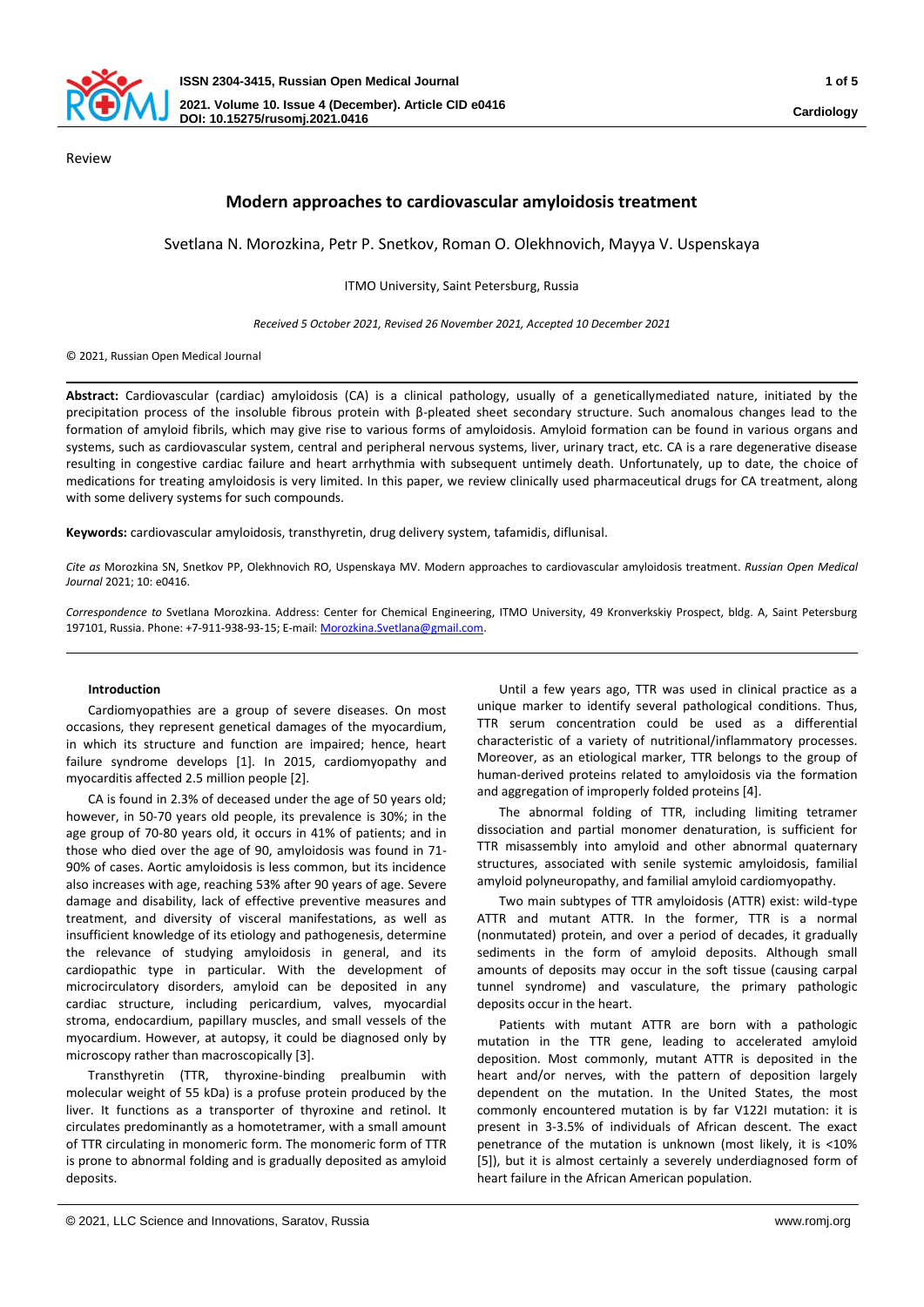

Prognosis in amyloidosis is dependent primarily on the degree of cardiac involvement. In amyloid light-chain amyloidosis (AL amyloidosis, also known as primary amyloidosis, which is the most widespread form of systemic amyloidosis), the diagnosis depends on circulating light-chain levels. Because chemotherapy options have greatly expanded in recent years, the prognosis for AL amyloidosis, is has markedly improved as well, with the life expectancy of most patients, including many of those with significant cardiac involvement, measured in years rather than months [6, 7]. The prognosis in ATTR is generally more favorable than in AL amyloidosis, even though both forms of the disease result in high annual mortality.

### **Treatment options for cardiac amyloidosis**

Over the past decade, chemotherapy options for AL amyloidosis have markedly improved, so that most patients are able to achieve substantial reduction in their circulating pathologic light chains, or complete normalization. Chemotherapy typically involves the combination of multiple classes of antineoplastics, including alkylators (e.g., melphalan or cyclophosphamide), steroids (for instance, dexamethasone), proteasome inhibitors (for example, bortezomib or carfilzomib), and/or immunomodulators (such as lenalidomide or pomalidomide). An alternative strategy involves autologous stem cell transplant utilizing high-dose chemotherapy with an alkylating agent. Although autologous stem cell transplant can be an effective method of lowering light chains and is used by many medical centers, the only randomized trial comparing it with conventional chemotherapy has established that autologous stem cell transplant had inferior outcomes [8].

Because ATTR is not a malignant process, chemotherapy is of no use. Although there are no currently approved diseasemodifying medications for ATTR, multiple agents were studied and/or are in the late-phase clinical trials. These include the following.

Diflunisal [5-(2,4-difluorophenyl) salicylic acid] (*Figure* 1a) is a nonsteroidal anti-inflammatory drug (NSAID) used, in general, for treating acute and chronic inflammatory diseases associated with various pains, caused by osteoarthritis, rheumatoid joint inflammation, essential dysmenorrhea, etc. [9].

It was established that this NSAID can also stabilize the tetrameric form of TTR. A randomized trial demonstrated slowing down the disease progression among patients with polyneuropathy due to mutant ATTR [10]. Because NSAIDs are somewhat contraindicated in heart failure, this drug is not likely to be a good option for ATTR cardiomyopathy. Furthermore, in spite of prolonged therapeutic effect, the oral use of diflunisal causes serious gastrointestinal side effects, such as peptic ulcer disease, bleeding, kidney damage, digestive disorder, gastrointestinal distress, etc. [11].

Tafamidis (*Figure* 1b) is an oral form (Vydagel) approved in some parts of the world (Europe and Japan) for mutant ATTR, causing polyneuropathy, but it is not approved in the United States. A phase 3 study investigating its usefulness in ATTR cardiomyopathy (both wild-type ATTR and mutant ATTR) has completed an enrollment [12]. Tafamidis is an effective and safe oral medication for the treatment of cardiomyopathy of TTRmediated amyloidosis in adults, in order to reduce their cardiovascular mortality and cardiovascular-related hospitalization rates [28].

Two agents have been investigated that work via siRNA or RNA interference (decreasing production of TTR by the liver) are in phase 3 trials for ATTR, including both polyneuropathy and cardiomyopathy forms [13,14].

In October of 2016, a phase III clinical trial of revusiran (*Figure* 2) was halted due to increased mortality, and further development of the compound was discontinued [15, 16].

Patisiran (its trade name is Onpattro™, *Figure* 3) was approved for medical use to treat hereditary TTR-mediated amyloidosis in the United States and the European Union in August 2018 [17-19].

Patisiran is a liposomal siRNA. It specifically reduces the accumulation of TTR in tissues, which results in an improvement of both neuropathy and cardiac function. Patisiran is considered a prototype for smart drugs (nootropics) used in targeted therapy.

Patisiran is administered intravenously once every three weeks, significantly reducing TTR content and improving the patient's neuropathy and quality of life. It demonstrated an average TTR knockdown of 87% and a maximum TTR protein knockdown of 96%. Although clinical trials implied its relatively high toleration, its common side effects include tract infections, infusion reactions [19, 20], as well as a reduction in the vitamin А level [21].

An important drawback of patisiran is the high cost of treatment, estimated at approximately \$450,000 [22, 23].

## **Drug delivery systems for medications against cardiac amyloidosis**

The use of a drug delivery system (DDS), which may include polymer nanoparticles, layer-by-layer capsules, dendrimers, carbon nanotubes, micelles, liposomes, is always required to enhance the efficacy and safety of therapeutic agents. It allows reducing the dose and, as a result, minimizing side effects. Nanoscale materials impact the kinetics of medicines in vivo, depending on pathophysiological/physiological mechanisms, such as vascular permeability and assimilation by the mononuclear phagocyte system, which constitute passive targeting properties of nano-DDS. On the contrary, the active targeting strategy employs a specific targeting structure for nano-DDS that binds to the target molecule specific for a certain disease process, such as tumorspecific antigens and induction of adhesion molecules [24-27].

The DDSs for tafamidis, being the first-in-its-class TTR stabilizer for TTR amyloid cardiomyopathy, are not developed as yet [28].



**Figure 1. Structure of diflunisal (a) and tafamidis (b).**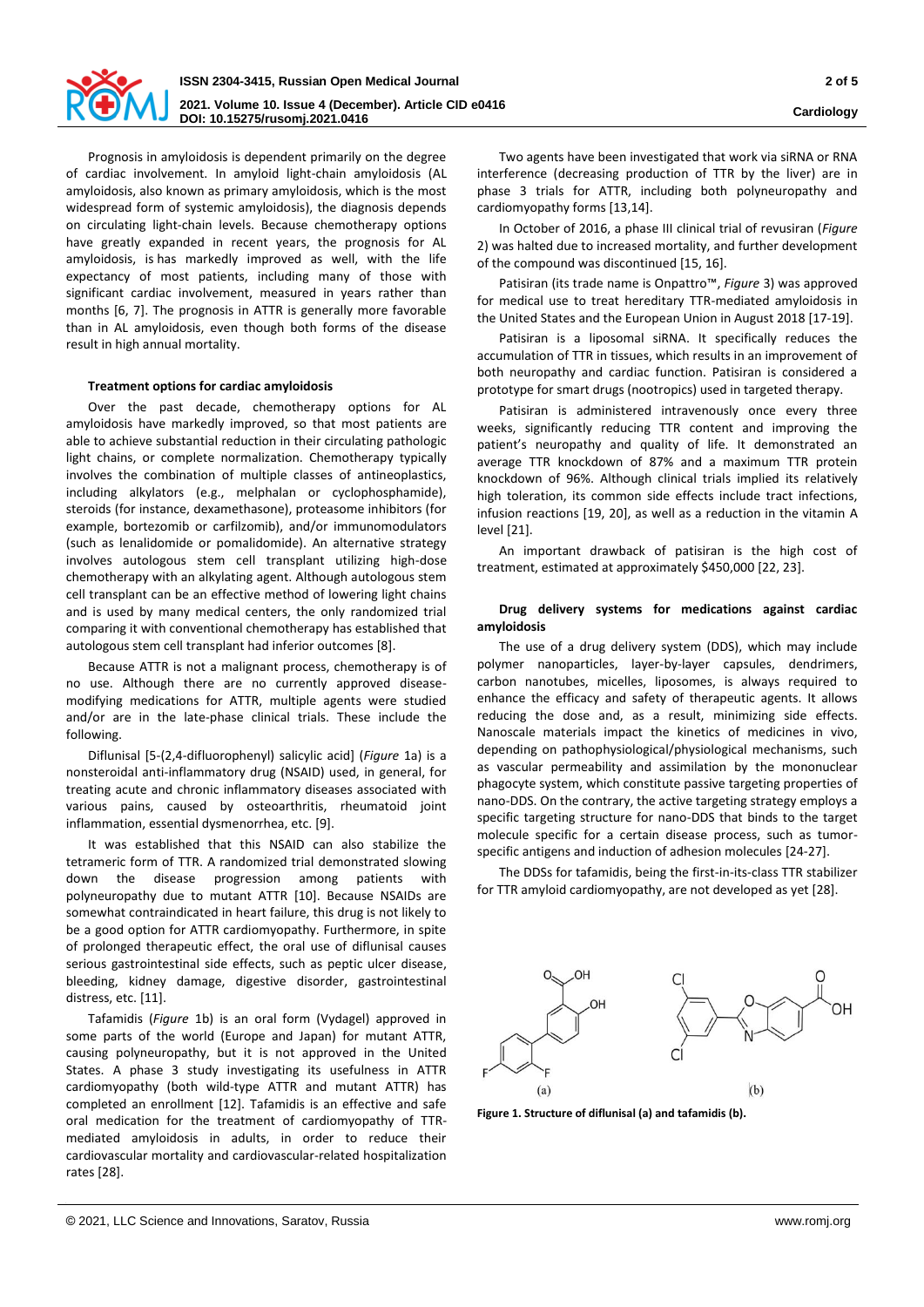



**Figure 3. Structure of patisiran.**

Revusiran is a non-genotoxic and non-carcinogenic in vitro and in vivo agent without adverse side effects in rats at higher doses, being siRNA of the first generation, targeting TTR conjugated to the *N*-acetylgalactosamine (GalNAc) ligand to facilitate delivery to hepatocytes via absorption by the asialoglycoprotein receptors. Revusiran, which is under development for treating hereditary TTR-mediated amyloidosis, has been discontinued due to an imbalance in mortality in the 'ENDEAVOUR' (phase 3) clinical trial. Nonclinical safety assessment included safety pharmacology, acute and repeat-dose toxicity, genotoxicity, and carcinogenicity. There were no effects on cardiovascular or respiratory function revealed in monkeys after single doses of up to 100 mg/kg. No neurological effects were noted in monkeys in repeat-dose studies of up to 300 mg/kg [29].

Patisiran is a siRNA encapsulated within a lipid nanoparticle delivery system for targeted delivery to the liver, which is the primary source of serum TTR [30-32].

## **Other compounds under development**

With regard to other pharmaceutical drugs, which are being developed recently, we found a study, in which monovalent small

© 2021, LLC Science and Innovations, Saratov, Russia www.romj.org

molecules that bind to one or both of the unoccupied thyroid hormone binding sites at the border of the TTR quaternary structure stabilized the native state, thereby increasing the kinetic barrier for tetramer dissociation sufficient for the rate of dissociation; and, as a result, amyloidosis was developing slowly. Bivalent inhibitors of amyloidosis bind to both binding sites simultaneously. The candidate bivalent inhibitors are generally unable to bind to the native TTR tetramer and typically do not engage in monovalent binding because of their strong inhibitor orientation preferences. The TTR quaternary structure assembles around several bivalent inhibitors if the inhibitor intercepts the protein before the assembly. Some of the wild-type TTR bivalent inhibitor complexes retain a tetrameric structure when subjected to substantial denaturation stresses. The superior bivalent inhibitor reduced the acid-mediated formation of TTR amyloid fibrils to 6% of the formation exhibited by TTR in the absence of the inhibitor, which was a significant improvement over approximately 30% observed for superior monovalent inhibitors. The apparent dissociation rate of the best bivalent inhibitor was virtually zero, which was consistent with the idea that dissociation of the TTR tetramer and dissociation of the inhibitor were linked as a result of the assembly of the tetramer to form the inhibitor. The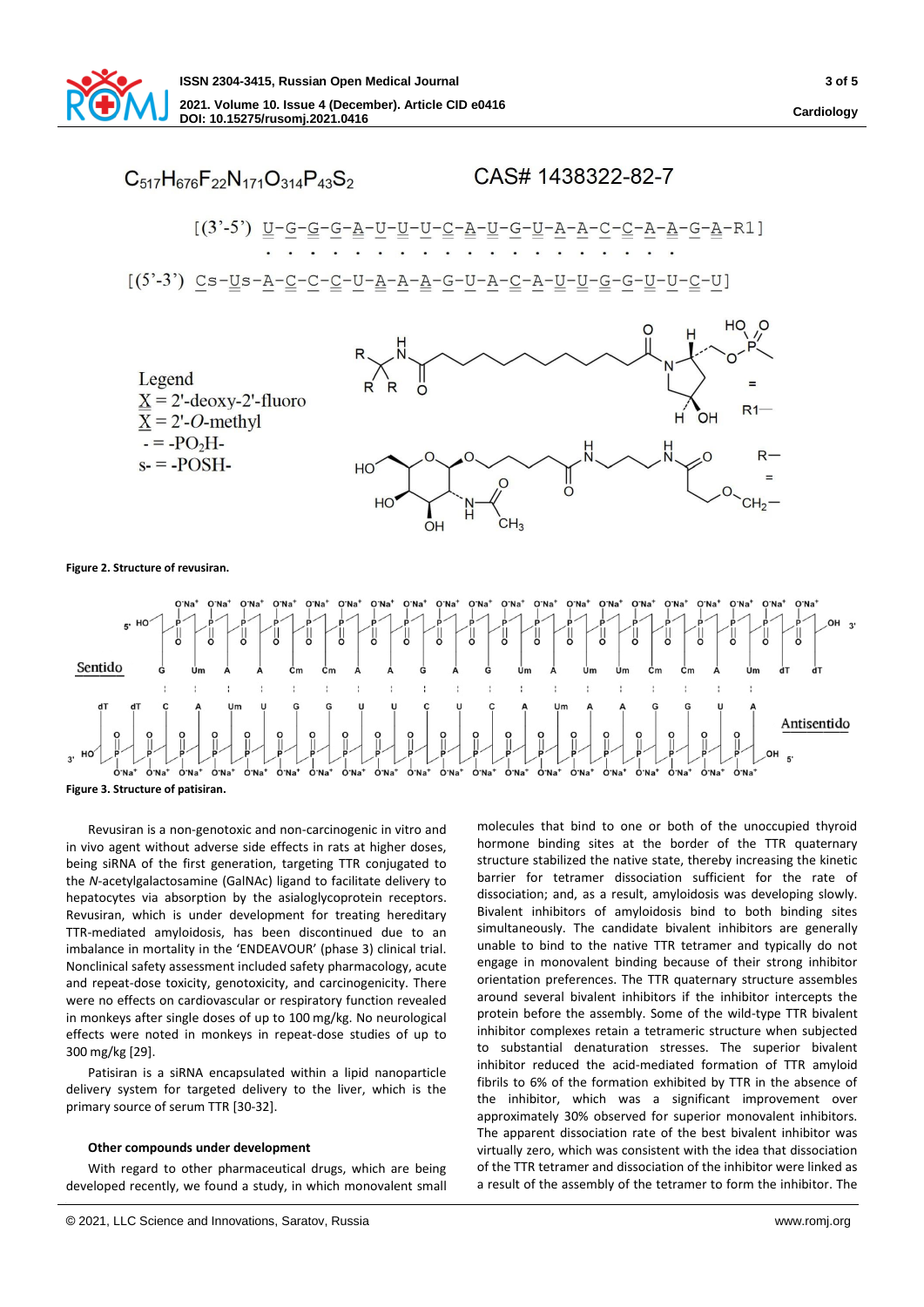

X-ray co-crystal structures of two complexes demonstrated that the bivalent inhibitors simultaneously occupied both sites in the TTR, which corresponded to a 1:1 binding stoichiometry obtained from high-performance liquid chromatography (HPLC) analysis. The goal of our study was to demonstrate that bivalent inhibitors could be beneficial, resulting in the best inhibitors produced to date. Accordingly, the molecules capable of intercepting TTR during folding and assembly in the lumen of the endoplasmic reticulum are of obvious interest [33].

## **Conclusion**

The choice of medications for treating CA is extremely limited, and all of them have non-selective action modes causing substantial side effects. The search for new preparations against CA, along with the development of DDSs aimed at increasing the selectivity of action are crucial fields in cardiology.

#### **Conflict of interest**

Not declared.

#### **Acknowledgments**

This study was supported by the Ministry of Science and Higher Education of the Russian Federation (Agreement No. 075-15-2021-1349).

#### **References**

- 1. d'Amati G, Giordano C. Chapter 11 Cardiomyopathies. In: Buja LM, Butany J. Cardiovascular Pathology. 4th ed. Academic Press 2016; 435- 483. [https://doi.org/10.1016/B978-0-12-420219-1.00011-2.](https://doi.org/10.1016/B978-0-12-420219-1.00011-2)
- 2. GBD 2015 Disease and Injury Incidence and Prevalence, Collaborators. Global, regional, and national incidence, prevalence, and years lived with disability for 310 diseases and injuries, 1990-2015: A systematic analysis for the Global Burden of Disease Study 2015. *Lancet* 2015; 388(10053): 1545-1602. [https://doi.org/10.1016/s0140-](https://doi.org/10.1016/s0140-6736(16)31678-6) [6736\(16\)31678-6.](https://doi.org/10.1016/s0140-6736(16)31678-6)
- 3. Nuvolone M, Milani P, Palladini G, Merlini G. Management of the elderly patient with AL amyloidosis. *Eur J Intern Med* 2018; 58: 48-56. [https://doi.org/10.1016/j.ejim.2018.05.004.](https://doi.org/10.1016/j.ejim.2018.05.004)
- 4. Buxbaum JN, Reixach N, Transthyretin: The servant of many masters. *Cell Mol Life Sci* 2009; 66(19): 3095-3101. [https://doi.org/10.1007/s00018-009-0109-0.](https://doi.org/10.1007/s00018-009-0109-0)
- 5. Quarta CC, Buxbaum JN, Shah AM, Falk RH, Claggett B, Kitzman DW, et al. The amyloidogenic V122I transthyretin variant in elderly black Americans. *N Engl J Med* 2015; 372(1): 21-29. [https://doi.org/10.1056/nejmoa1404852.](https://doi.org/10.1056/nejmoa1404852)
- 6. Dispenzieri A, Gertz MA, Kyle RA, Lacy MQ, Burritt MF, Therneau TM, et al. Serum cardiac troponins and N-terminal pro-brain natriuretic peptide: A staging system for primary systemic amyloidosis. *J Clin Oncol* 2004; 22(18): 3751-3717. [https://doi.org/10.1200/jco.2004.03.029.](https://doi.org/10.1200/jco.2004.03.029)
- 7. Kumar S, Dispenzieri A, Lacy MQ, Hayman SR, Buadi FK, Colby C, et al. Revised prognostic staging system for light chain amyloidosis incorporating cardiac biomarkers and serum free light chain measurements. *J Clin Oncol* 2012; 30(9): 989-995. [https://doi.org/10.1200/jco.2011.38.5724.](https://doi.org/10.1200/jco.2011.38.5724)
- 8. Jaccard A, Moreau P, Leblond V, Leleu X, Benboubker L, Hermine O, et al. High-dose melphalan versus melphalan plus dexamethasone for AL amyloidosis. *N Engl J Med* 2007; 357(11): 1083-1093. [https://doi.org/10.1056/nejmoa070484.](https://doi.org/10.1056/nejmoa070484)
- 9. Sallam MA, Motawaa AM, Mortada SM. An insight on human skin penetration of diflunisal: Lipogel versus hydrogel microemulsion. *Drug Dev Ind Pharm* 2015; 41(1): 141-147. [https://doi.org/10.3109/03639045.2013.850711.](https://doi.org/10.3109/03639045.2013.850711)
- © 2021, LLC Science and Innovations, Saratov, Russia www.romj.org
- 10. Berk JL, Suhr OB, Obici L, Sekijima Y, Zeldenrust SR, Yamashita T, et al. Repurposing diflunisal for familial amyloid polyneuropathy: A randomized clinical trial. *JAMA* 2013; 310(24): 2658-2667. [https://doi.org/10.1001/jama.2013.283815.](https://doi.org/10.1001/jama.2013.283815)
- 11. Kaur A, Goindi Sh, Katare OP. Formulation, characterization and in vivo evaluation of lipid-based nanocarrier for topical delivery of diflunisal. *J Microencapsulation* 2016; 33(5): 475-486. [https://doi.org/10.1080/02652048.2016.1216189.](https://doi.org/10.1080/02652048.2016.1216189)
- 12. Safety and Efficacy of Tafamidis in Patients with Transthyretin Cardiomyopathy (ATTR-ACT). NCT01994889. 2019. [https://clinicaltrials.gov/ct2/show/NCT01994889?term=NCT01994889](https://clinicaltrials.gov/ct2/show/NCT01994889?term=NCT01994889&rank=1) [&rank=1.](https://clinicaltrials.gov/ct2/show/NCT01994889?term=NCT01994889&rank=1)
- 13. ENDEAVOUR: Phase 3 Multicenter Study of Revusiran (ALN-TTRSC) in Patients with Transthyretin (TTR) Mediated Familial Amyloidotic Cardiomyopathy (FAC). NCT02319005. (National Institutes of Health website). 2018. [https://clinicaltrials.gov/ct2/show/NCT02319005?term=NCT02319005](https://clinicaltrials.gov/ct2/show/NCT02319005?term=NCT02319005&rank=1) [&rank=1.](https://clinicaltrials.gov/ct2/show/NCT02319005?term=NCT02319005&rank=1)
- 14. Efficacy and Safety of Inotersen in Familial Amyloid Polyneuropathy. NCT01737398. 2019. [https://clinicaltrials.gov/ct2/show/NCT01737398?term=NCT01737398](https://clinicaltrials.gov/ct2/show/NCT01737398?term=NCT01737398&rank=1) **[&rank=1.](https://clinicaltrials.gov/ct2/show/NCT01737398?term=NCT01737398&rank=1)** APOLLO: The Study of an Investigational Drug, Patisiran (ALN-TTR02), for the Treatment of Transthyretin (TTR)-Mediated Amyloidosis. NCT01960348. 2018. [https://clinicaltrials.gov/ct2/show/NCT01960348?term=NCT01960348](https://clinicaltrials.gov/ct2/show/NCT01960348?term=NCT01960348&rank=1) [&rank=1.](https://clinicaltrials.gov/ct2/show/NCT01960348?term=NCT01960348&rank=1)
- 15. Adams B. Alnylam plunges after deaths force it to pull Ph III blockbuster candidate revusiran. 2016 [https://www.fiercebiotech.com/biotech/alnylam-plunges-after](https://www.fiercebiotech.com/biotech/alnylam-plunges-after-deaths-sees-it-pull-phiii-blockbuster-candidate-revusiran)[deaths-sees-it-pull-phiii-blockbuster-candidate-revusiran.](https://www.fiercebiotech.com/biotech/alnylam-plunges-after-deaths-sees-it-pull-phiii-blockbuster-candidate-revusiran)
- 16. FierceBiotech. After 18 Deaths in phase III, alnylam halts revusiran development". Genetic Engineering and Biotechnology News. 2016. [https://www.genengnews.com/news/after-18-deaths-in-phase-iii](https://www.genengnews.com/news/after-18-deaths-in-phase-iii-alnylam-halts-revusiran-development/)[alnylam-halts-revusiran-development/.](https://www.genengnews.com/news/after-18-deaths-in-phase-iii-alnylam-halts-revusiran-development/)
- 17. Drug Approval Package: Onpattro (patisiran). U.S. Food and Drug Administration (FDA). [https://www.accessdata.fda.gov/drugsatfda\\_docs/nda/2018/210922o](https://www.accessdata.fda.gov/drugsatfda_docs/nda/2018/210922orig1s000toc.cfm) [rig1s000toc.cfm.](https://www.accessdata.fda.gov/drugsatfda_docs/nda/2018/210922orig1s000toc.cfm)
- 18. Onpattro EPAR. European Medicines Agency (EMA). 2021. [https://www.ema.europa.eu/en/medicines/human/EPAR/onpattro.](https://www.ema.europa.eu/en/medicines/human/EPAR/onpattro)
- 19. Urits I, Swanson D, Swett MC, Patel A, Berardino L, Amgalan A, et al. A Review of patisiran (ONPATTRO®) for the treatment of polyneuropathy in people with hereditary transthyretin amyloidosis. *Neurol Ther* 2020; 9(2): 301-315[. https://doi.org/10.1007/s40120-020-00208-1.](https://doi.org/10.1007/s40120-020-00208-1)
- 20. Hawkins PN, Ando Y, Dispenzeri A, Gonzalez-Duarte A, Adams D, Suhr OB. Evolving landscape in the management of transthyretin amyloidosis. *Ann Med* 2015; 47(8): 625-638. [https://doi.org/10.3109/07853890.2015.1068949.](https://doi.org/10.3109/07853890.2015.1068949)
- 21. FDA Label of Patisiran. 2018. [https://www.accessdata.fda.gov/drugsatfda\\_docs/label/2018/210922](https://www.accessdata.fda.gov/drugsatfda_docs/label/2018/210922s000lbl.pdf) [s000lbl.pdf.](https://www.accessdata.fda.gov/drugsatfda_docs/label/2018/210922s000lbl.pdf)
- 22. Jarvis LM. The new drugs of 2018. *Chem Eng News* 2019; 97(3): 33-37. [http://doi.org/10.1021/cen-09703-cover.](http://doi.org/10.1021/cen-09703-cover)
- 23. Sekijima Y. Recent progress in the understanding and treatment of transthyretin amyloidosis. *J Clin Pharm Ther* 2014; 39(3): 225-233. [https://doi.org/10.1111/jcpt.12145.](https://doi.org/10.1111/jcpt.12145)
- 24. Matoba T, Egashira K. Nanoparticle-mediated drug delivery system for cardiovascular disease. *Int Heart J* 2014; 55(4): 281-286. [https://doi.org/10.1536/ihj.14-150.](https://doi.org/10.1536/ihj.14-150)
- 25. Matoba T, Koga JI, Nakano K, Egashira K, Tsutsui H. Nanoparticlemediated drug delivery system for atherosclerotic cardiovascular disease. *J Cardiol* 2017; 70(3): 206-211. [https://doi.org/10.1016/j.jjcc.2017.03.005.](https://doi.org/10.1016/j.jjcc.2017.03.005)